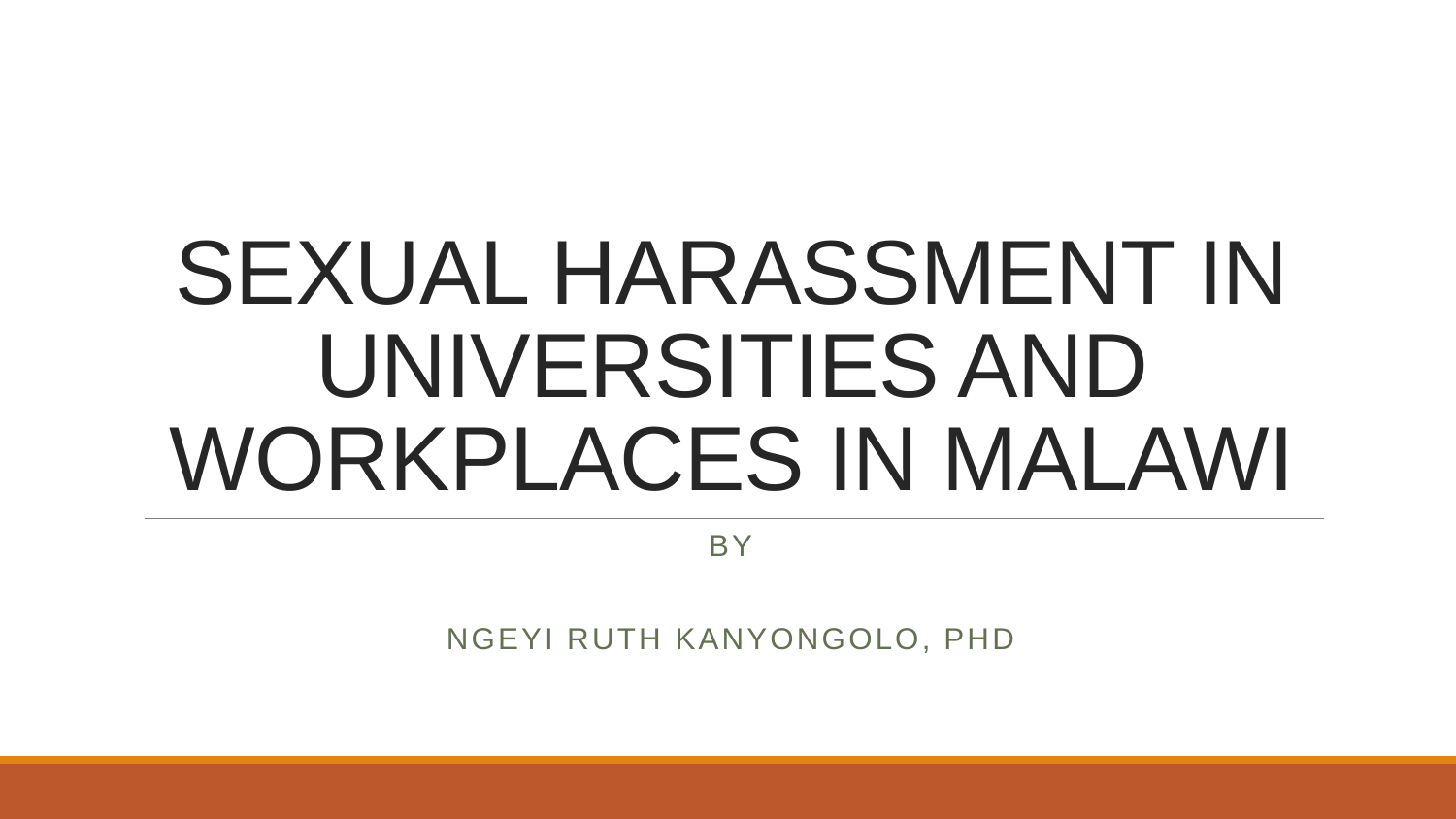## **INTRODUCTION**

#### **Objective:**

To provide a broad overview of the legal provisions and the situation on sexual harassment in Universities and workplaces in Malawi

#### **Key issues covered:**

- -Legal and regulatory framework
- -Evidence from research
- Emerging policies on sexual harassment
- -Judicial decisions
- -Conclusion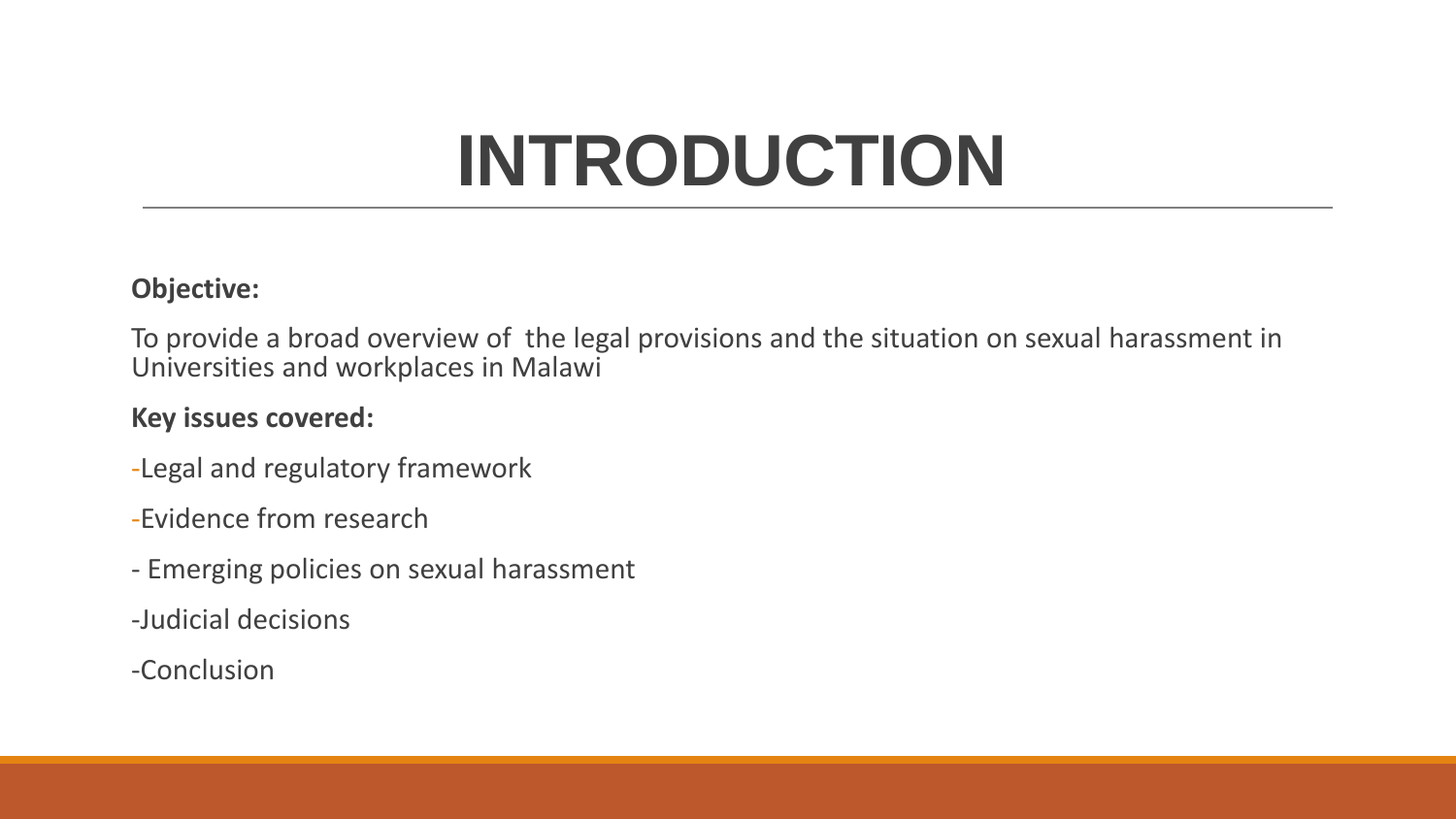### Legal framework : Malawi Constitution

#### Section 20:**Equality**

(1) Discrimination of persons in any form is prohibited and all persons are, under any law, guaranteed equal and effective protection against discrimination on grounds of race, colour, sex, language, religion, political or other opinion, national, ethnic or social origin, disability, property, birth or other status or condition.

(2) Legislation may be passed addressing inequalities in society and prohibiting discriminatory practices and the propagation of such practices and may render such practices criminally punishable by the courts.

**Similar provision as in section 20(1) in Employment Act**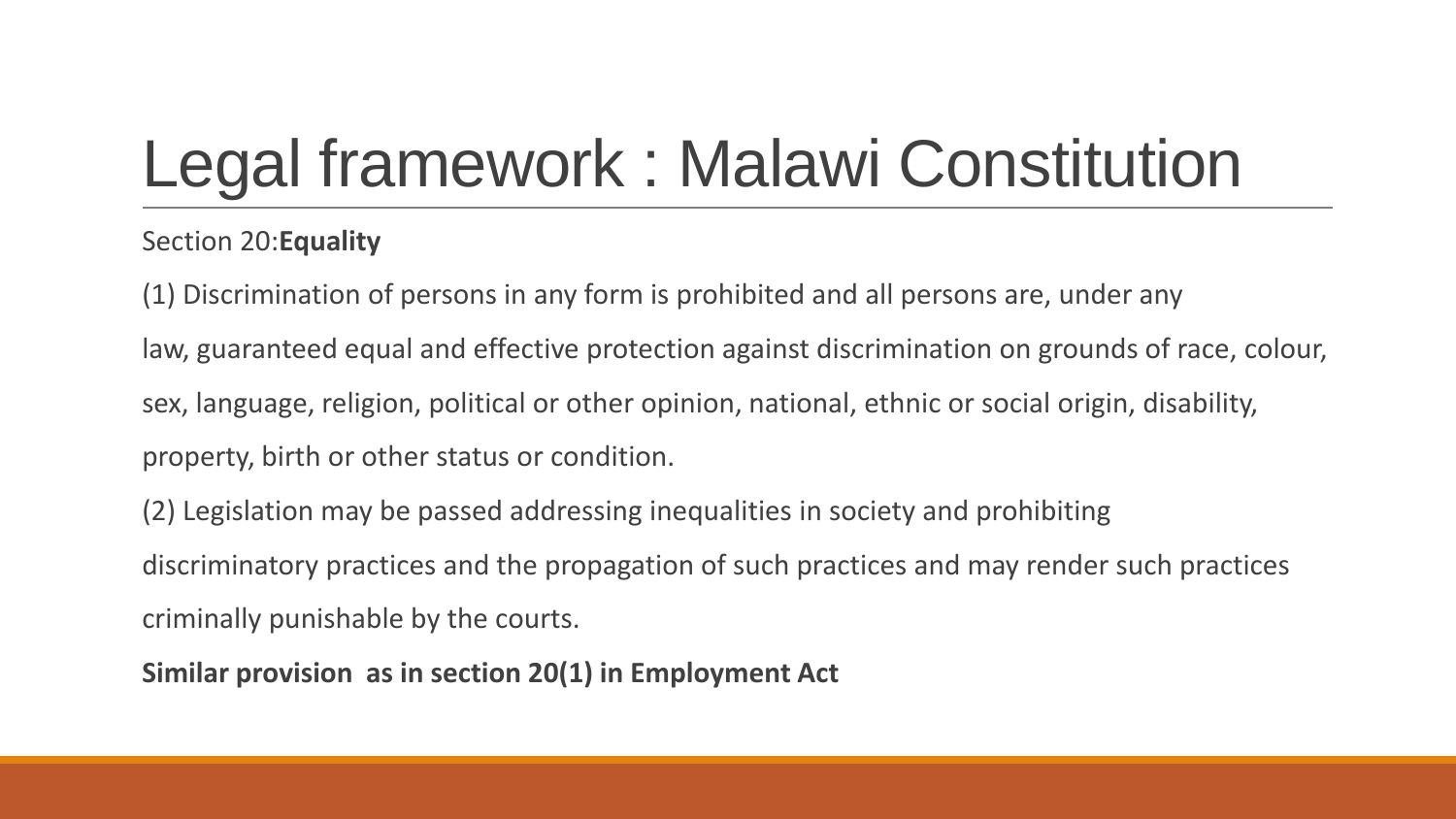### Legal framework: Malawi Constitution

Section 24 Rights of women:

Any law that discriminates against women on the basis of gender or marital status shall be invalid and legislation shall be passed to eliminate customs and practices that discriminate against women, particularly practices such as— (*a) sexual abuse, harassment and violence;*

(*b) discrimination in work, business and public affairs; and*

**Employment Act recognises sexual harassment as an act of misconduct but does not define it**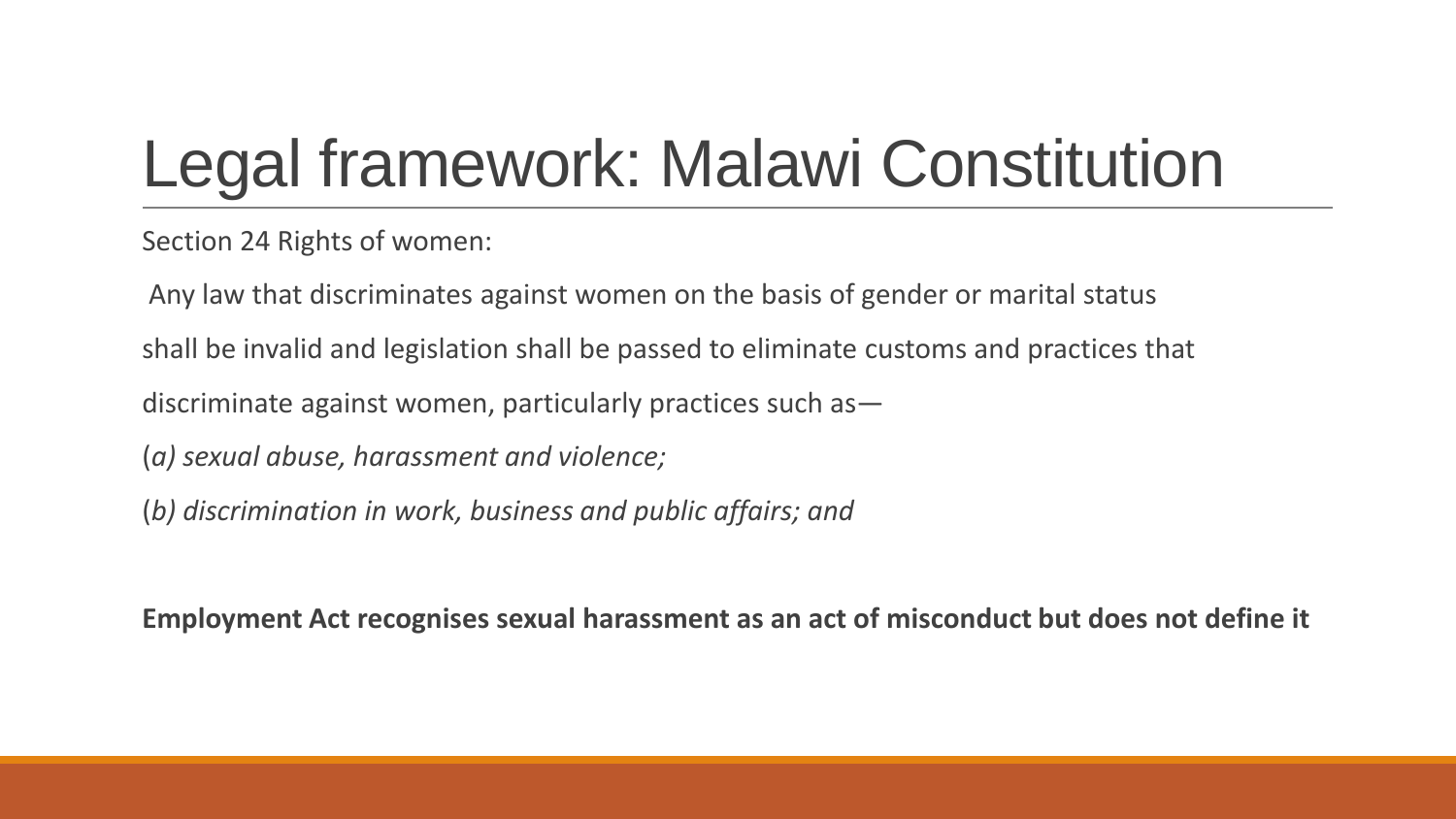## **Gender Equality Act: Definition**

6.-( I) A person commits an act of sexual harassment if he or she engages in any form of unwanted verbal, non-verbal or physical conduct of a sexual nature in circumstances in which a reasonable person, having regard to all the circumstances, would have anticipated that the other person would be offended, humiliated or intimidated.

(2) A person who sexually harasses another in terms of subsection (I) commits an offence and is liable to a fine of one million Kwacha (K 1,000,000) and to a term of imprisonment for five (5) years.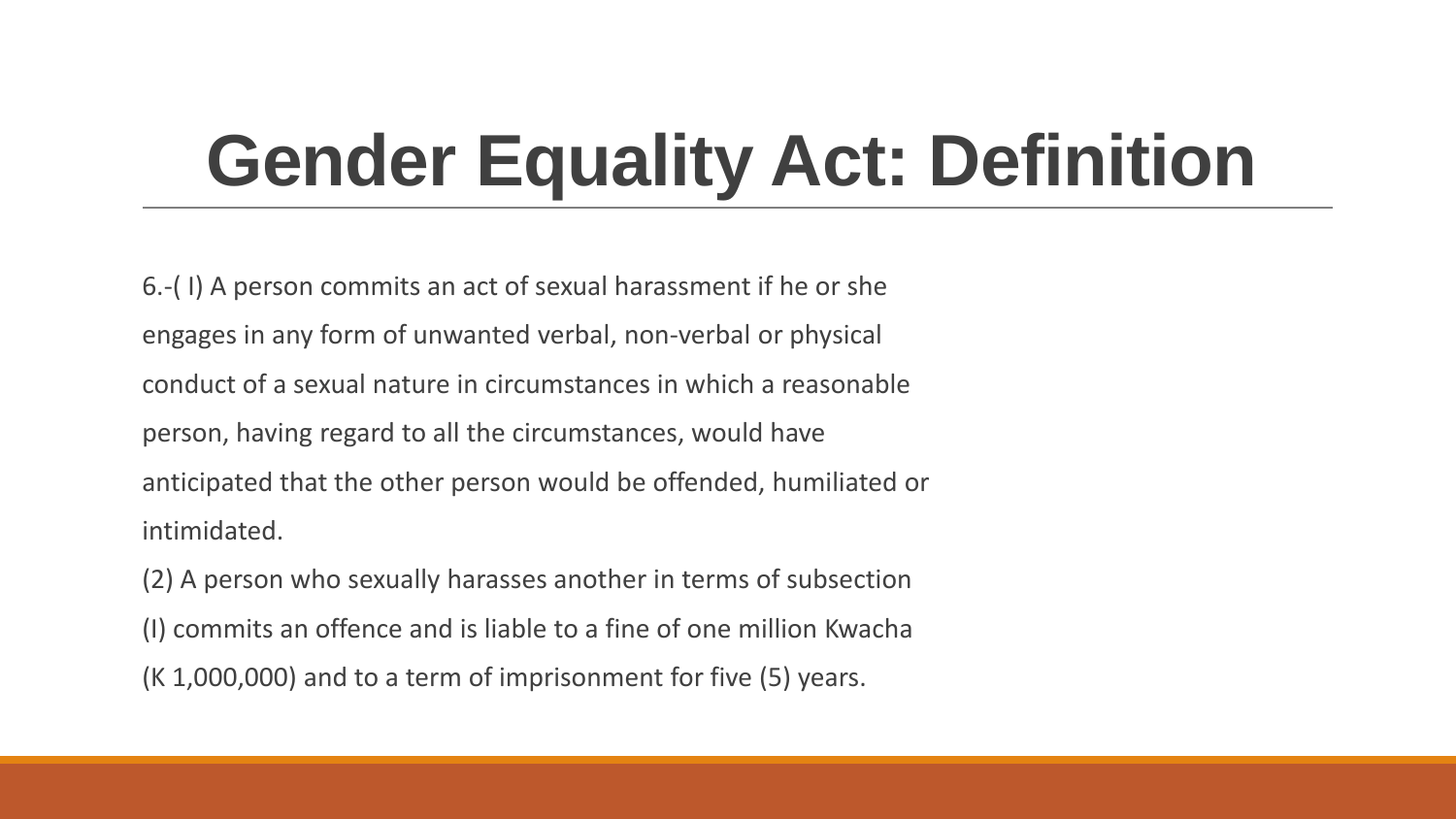## **Gender Equality Act : Obligation**

Section 7: The Government shall take active measures to ensure that employers have developed and are implementing appropriate policy and procedures aimed at eliminating sexual harassment in the **Workplace** 

Focuses on:

- Both employees and non employees dealing with employees
- Grievance and complaints procedures
- Protection of complainants from victimization
- workplace based oversight over implementation of workplace policies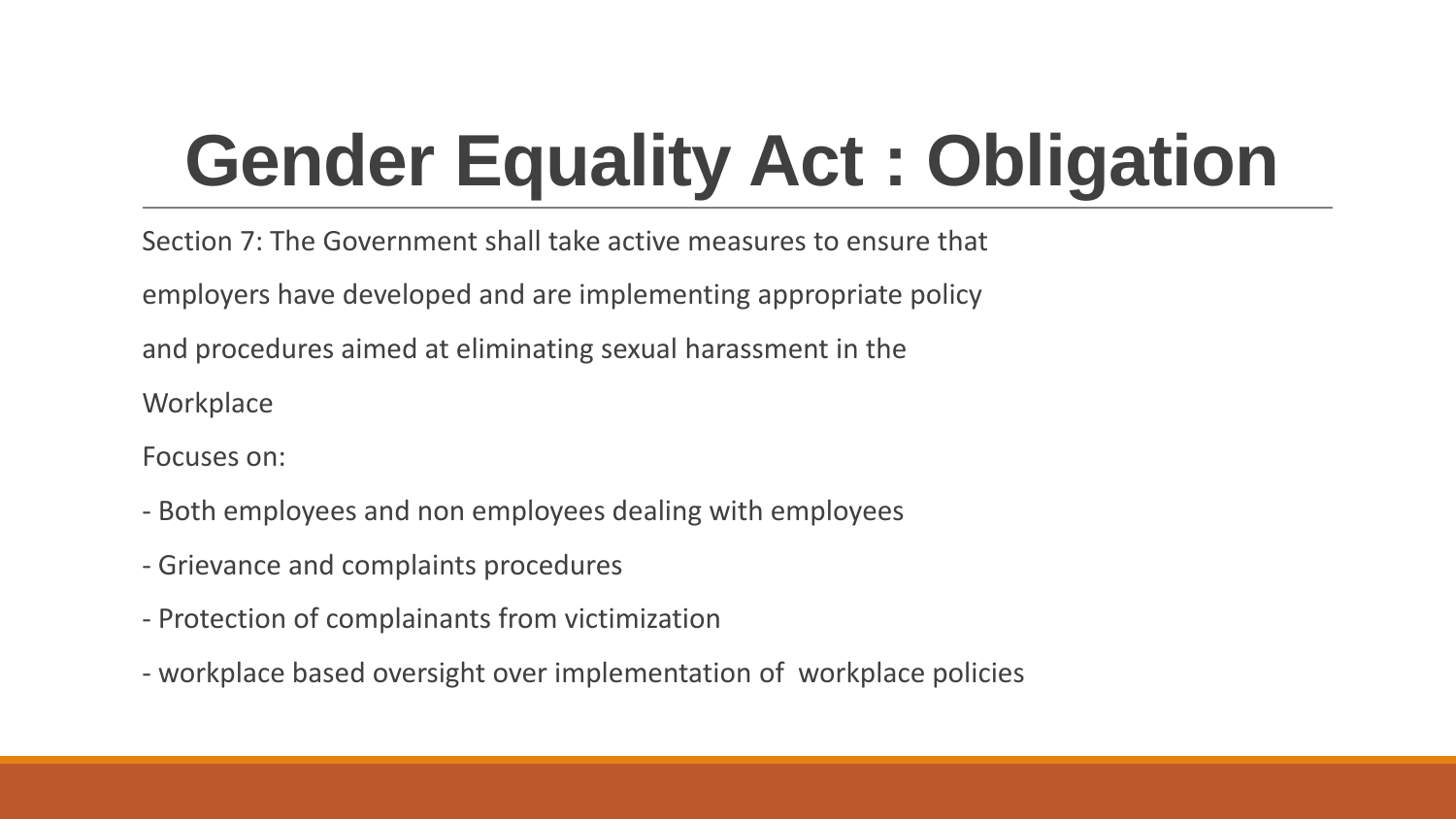## Legal framework: Penal Code

Sexual harassment as a crime:

- Not specific to sexual harassment but: Section 137 of the Penal Code
- Indecent assault
- Insulting the modesty of women
- -Prosecution by police based on reporting and lodging a complaint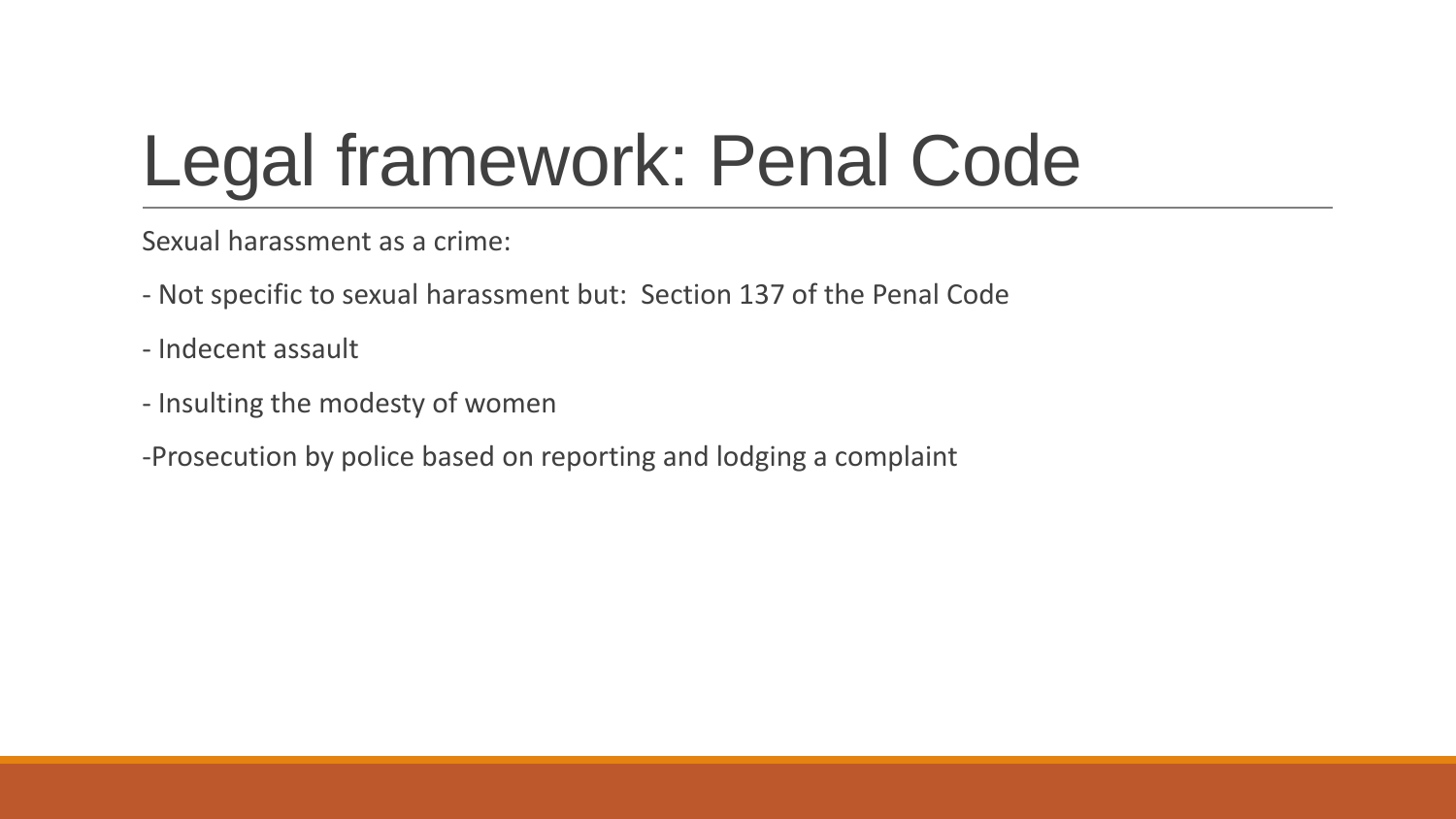## **Situation- Evidence from research**

#### **Unima – Chancellor College Studies**

1994: Phiri, Isabel – students – gender based violence context

2009: Kayuni, H – staff and students – challenges of researching sexual harassment

2013: Kanyongolo, N , Chiziwa and Chikuni ; Staff – Safe work and study environment

2015: WILSA- Students – Student perspectives

2016: Gender Policy situational analysis report – Broad overview as a gender issue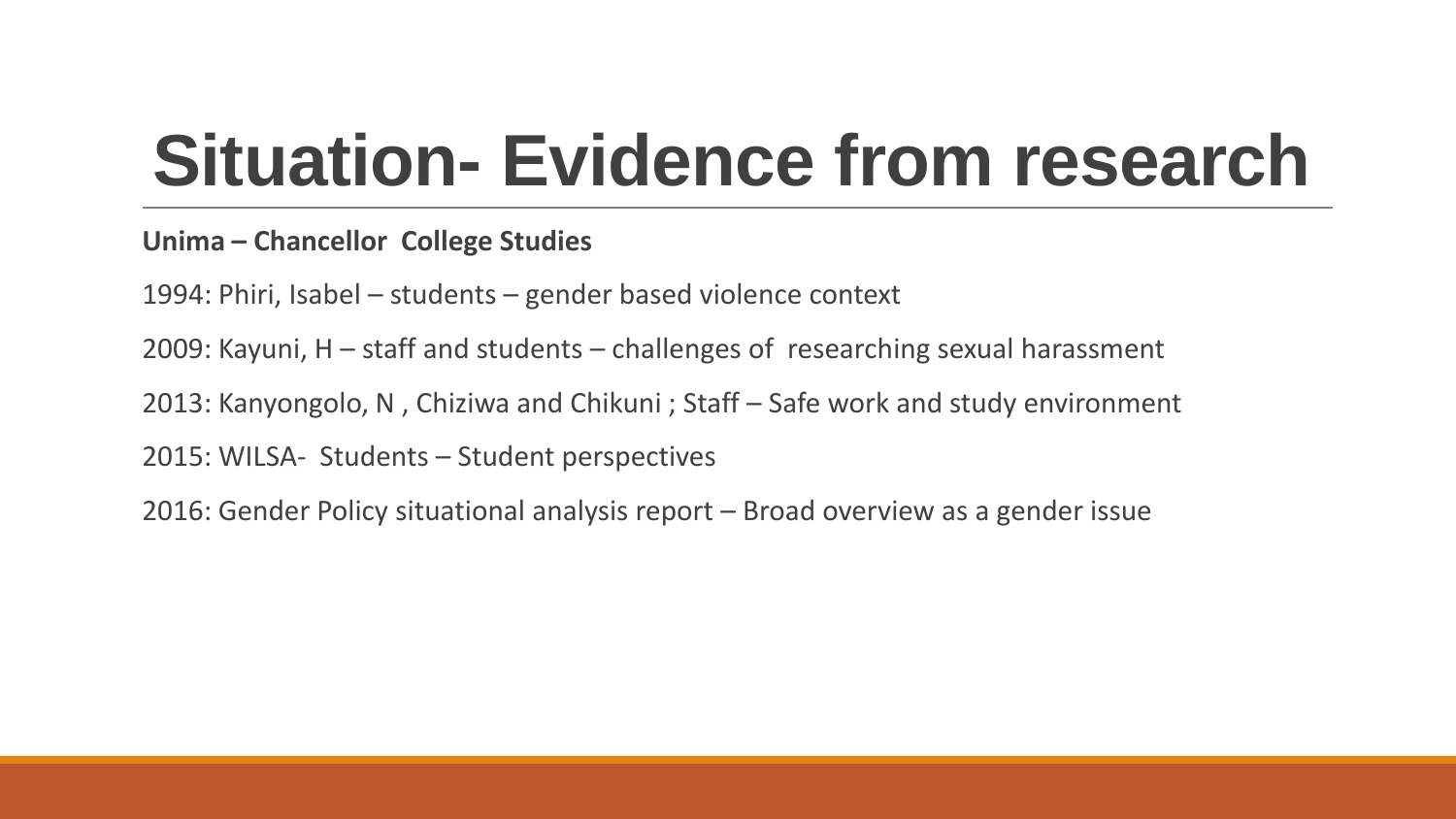# **Key findings / emerging issues**

Methodology and sensitivity of studies on sexual harassment

Pre 2013 : Lack of local definition of sexual harassment in law and policies

Prevalence of sexual harassment especially against female students (by lecturers and peers) and staff

High levels of non reporting

Lack of grievance / complaints procedures

Inadequate protection of complainants

Ineffective disciplinary committees

Lack of policies / or effective guidelines on sexual harassment except for mention in student rules and regulations and staff conditions of service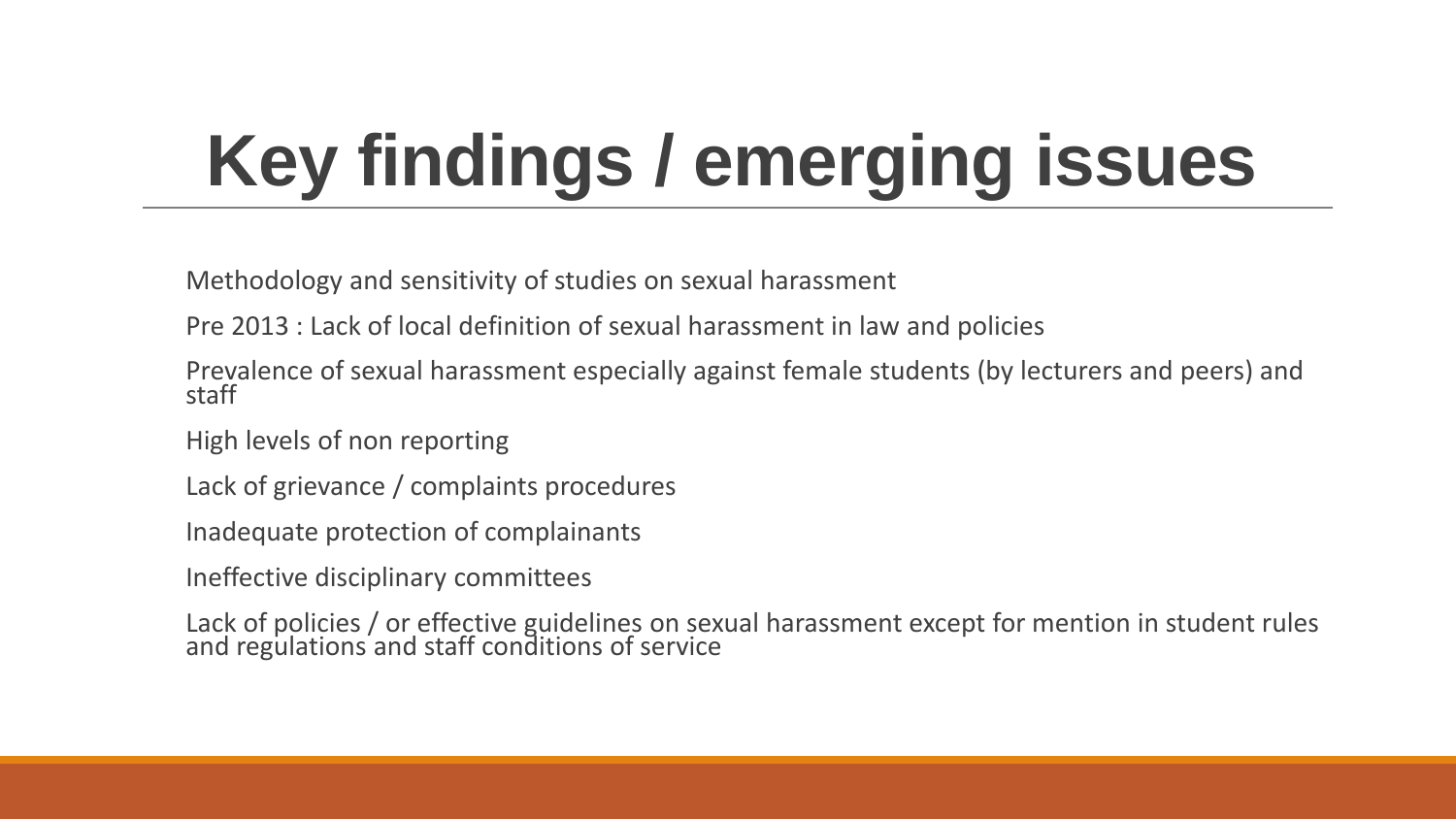# **Draft University Gender Policies**

-Driven by the Malawi Government on the basis of the National Gender Policy and with funding from UNDP – all public universities

UNIMA Case study

Facilitated by the office of the Vice Chancellor via a taskforce of male and female academics from all colleges of the University

- Evidence based and participatory by both staff and students
- Building on existing provisions in Student regulations and Staff Conditions of service

Draft policy: Zero tolerance, punishment and rehabilitation in cases of sexual harassment and gender based violence

Focus: Awareness / expeditious handling of cases /punish and rehabilitate perpetrators/ provide support and related services to complainants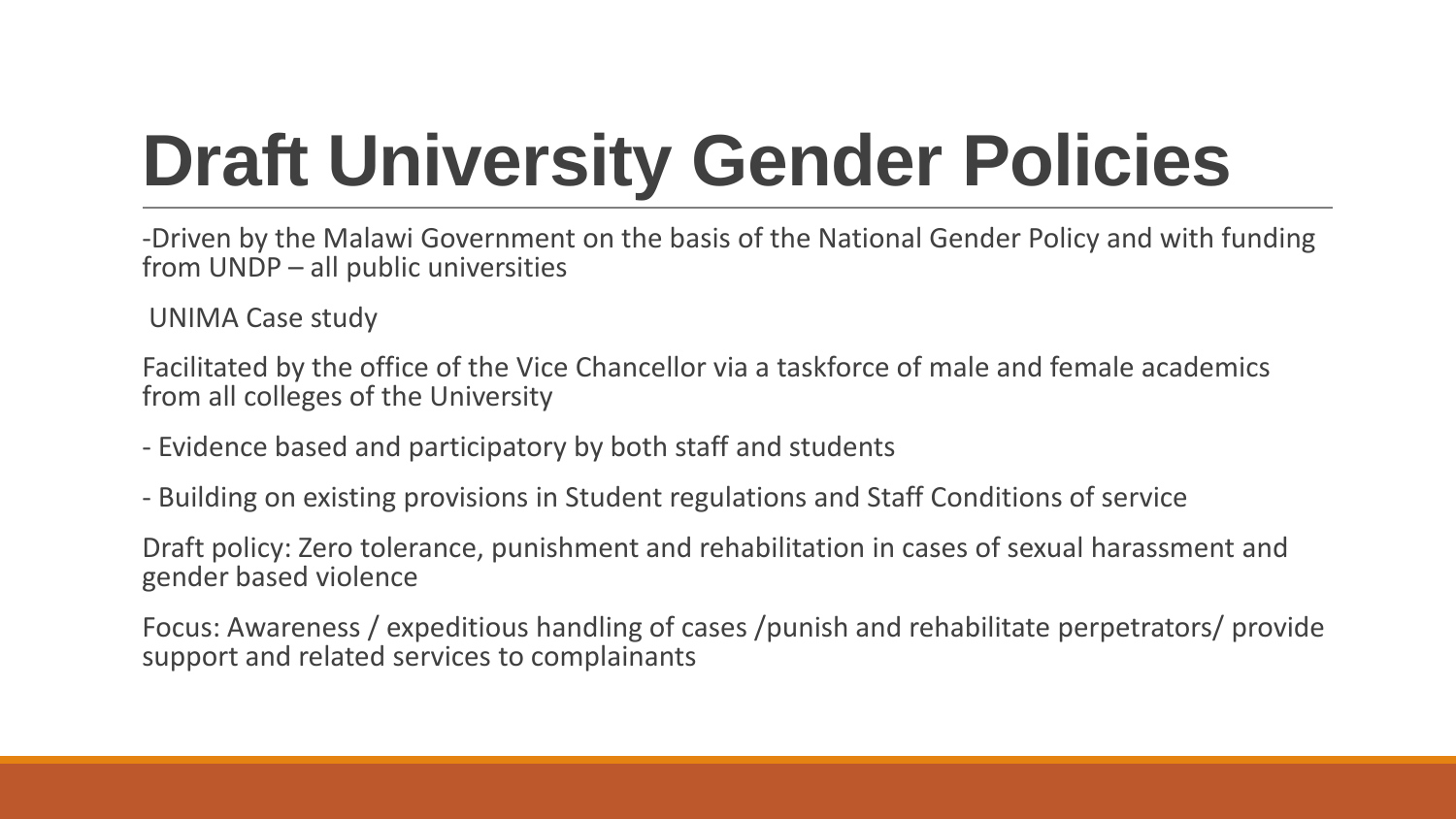#### **Judicial decisions**

Most cases employment based

All involving female employees

Progressively recognising of sexual harassment

Examples:

- Kamkosi vs Office of the Ombudsman 2008 – unwanted advances by boss amounted to sexual harassment and created a hostile working environment

- Phiri vs Smallholder Coffee Farmers Trust 2008 – sexual harassment as unfair labour practice

- Ntaba vs Continental Discount House Ltd 2008 – unwanted sexual advances – termination for insubordination – no sexual harassment but normal interaction at workplace